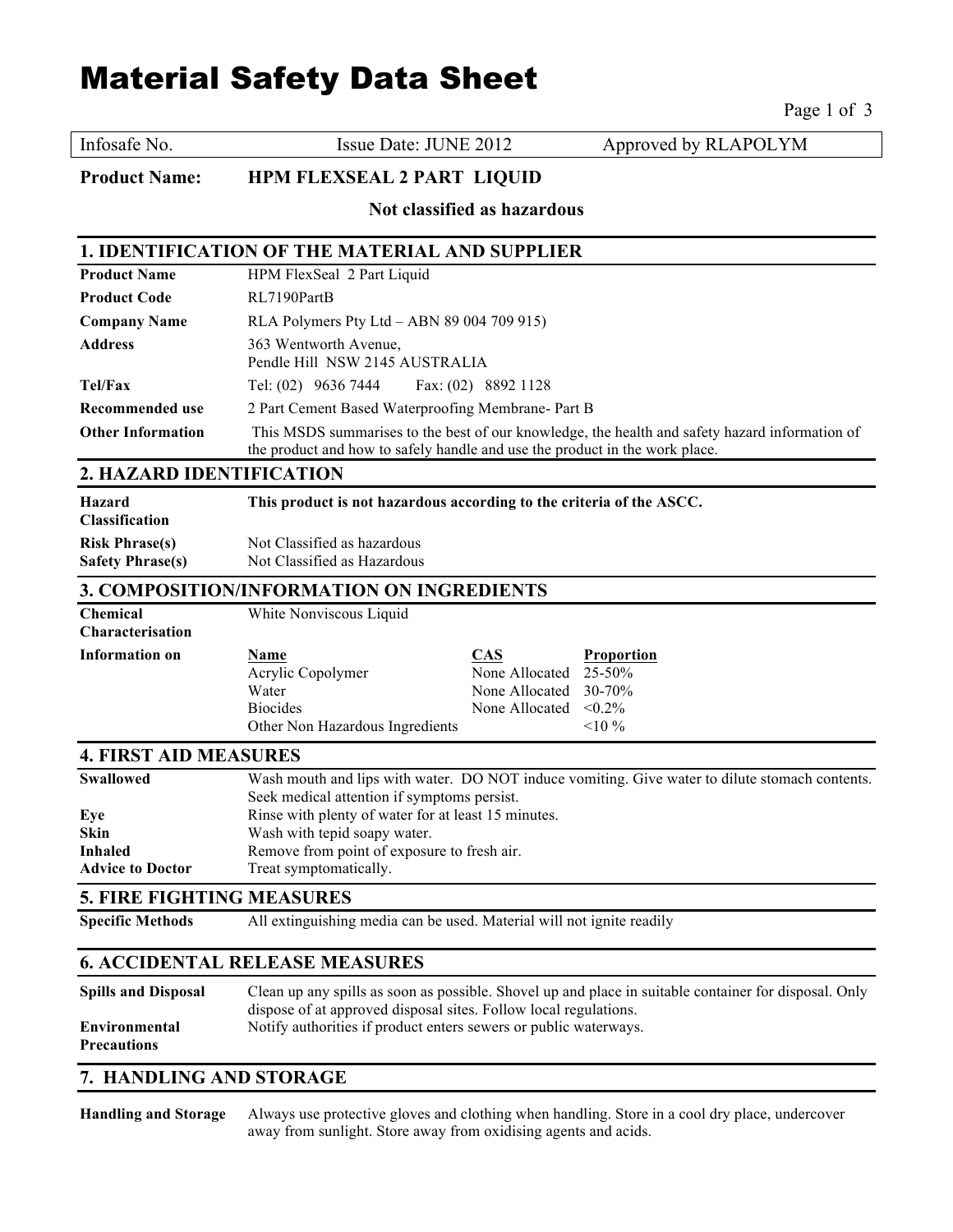# Material Safety Data Sheet

Page 2 of 3

Infosafe No. Similarly Issue Date: JUNE 2012 Approved by RLAPOLYM

**Product Name: HPM FLEXSEAL 2 PART LIQUID** 

**Not classified as hazardous**

#### **8. EXPOSURE CONTROLS/PERSONAL PROTECTION**

**Engineering** Use with adequate ventilation **Controls**

# **9. PHYSICAL AND CHEMICAL PROPERTIES**

| Appearance                 | White nonviscous Liquid. | Form                 | Liquid         |
|----------------------------|--------------------------|----------------------|----------------|
| <b>Specific Gravity</b>    | approx. $1.0$ .          | рH                   |                |
| <b>Solubility in Water</b> | soluble                  | VOC                  | $\langle$ lg/L |
| Flammability               | Not Flammable            | <b>Boiling point</b> | $>$ 100C $\,$  |
|                            |                          |                      |                |

#### **10. STABILITY AND REACTIVITY**

| <b>Hazardous</b>     | This product is water based and stable under most conditions            |
|----------------------|-------------------------------------------------------------------------|
| <b>Decomposition</b> | On exposure to high temperature, may decompose, releasing toxic gasses. |
| <b>Products</b>      |                                                                         |

# **11. TOXICOLOGICAL INFORMATION**

| Ingestion              | May cause abdominal discomfort, nausia and vomiting.                          |
|------------------------|-------------------------------------------------------------------------------|
| Eye                    | May cause soreness. A mild irritant                                           |
| <b>Skin</b>            | Repeated, prolonged contact may cause irritation to the skin.                 |
| <b>Inhalation</b>      | Prolonged use in poor ventilation may cause irritation to the nasal passages. |
| <b>Chronic Effects</b> | No long term exposure symptoms are known.                                     |

## **12. ECOLOGICAL INFORMATION**

**Information**

**Ecological** No information available. Avoid contaminating drains and waterways

#### **13. DISPOSAL CONSIDERATIONS**

**Disposal** Clean up any spills as soon as possible. Shovel up and place in suitable container for disposal. Only **Considerations** dispose of at approved disposal sites. Follow local regulations.

#### **14. TRANSPORT INFORMATION**

**Transport**

**Storage and** Not classified as dangerous. Transport in original packaging.

#### **15. REGULATORY INFORMATION**

| <b>Product Name</b>         | HPM FlexSeal 2 Part Liquid |
|-----------------------------|----------------------------|
| <b>Proper Shipping Name</b> | None Allocated             |
| <b>UN Number</b>            | None Allocated             |
| <b>DG Class</b>             | None Allocated             |
| Packing Group               | None Allocated             |
| <b>Hazchem Code</b>         | None Allocated             |
| <b>Poisons Schedule</b>     | Not Scheduled              |
| <b>Hazard Category</b>      | Not Hazardous              |